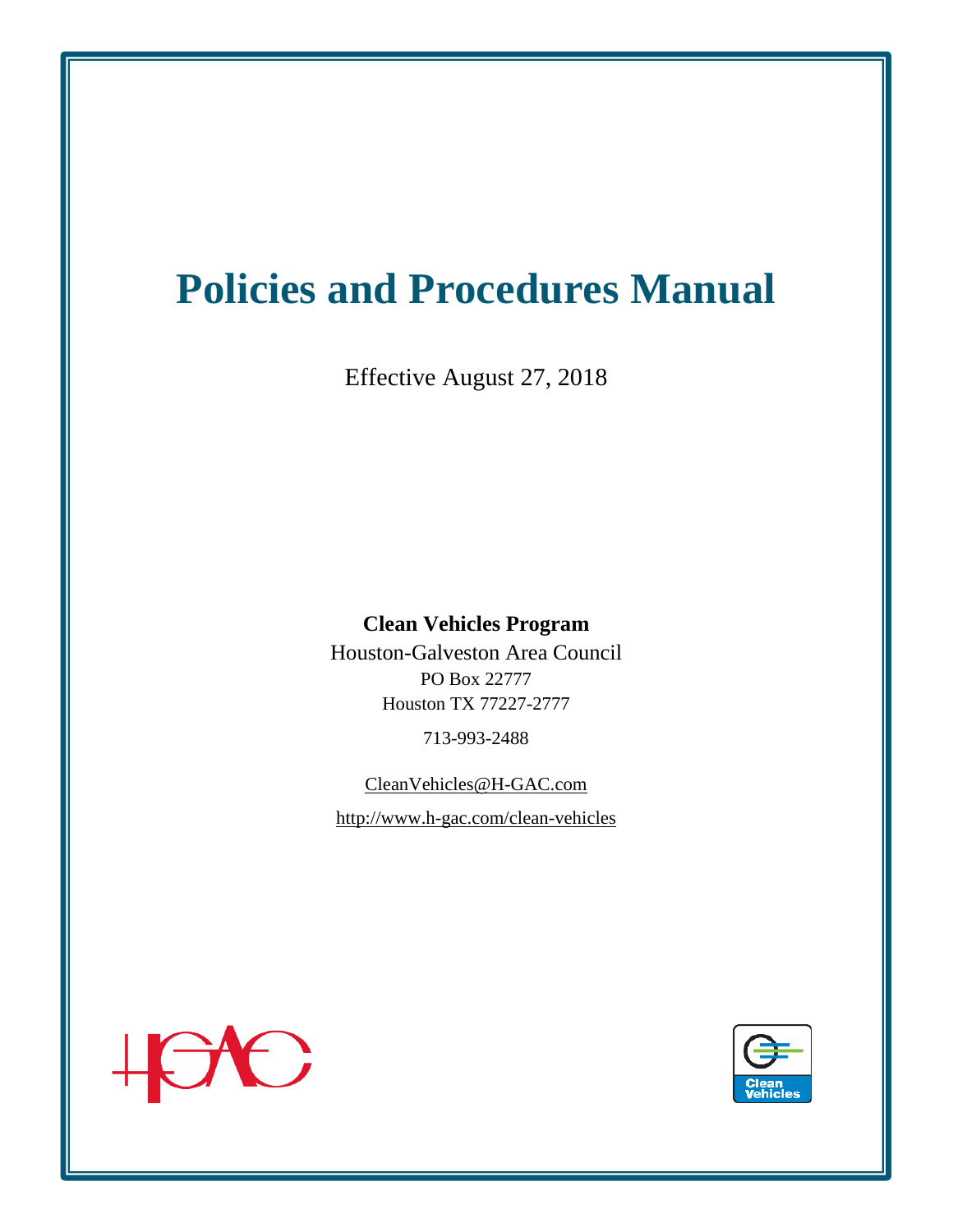## **Clean Vehicles Program Policies and Procedures Manual**

## **TABLE OF CONTENTS**

| 1. |  |
|----|--|
| 2. |  |
| 3. |  |
| 4. |  |
| 5. |  |
| 6. |  |
| 7. |  |
| 8. |  |
| 9. |  |
|    |  |
|    |  |
|    |  |
|    |  |
|    |  |
|    |  |
|    |  |
|    |  |
|    |  |
|    |  |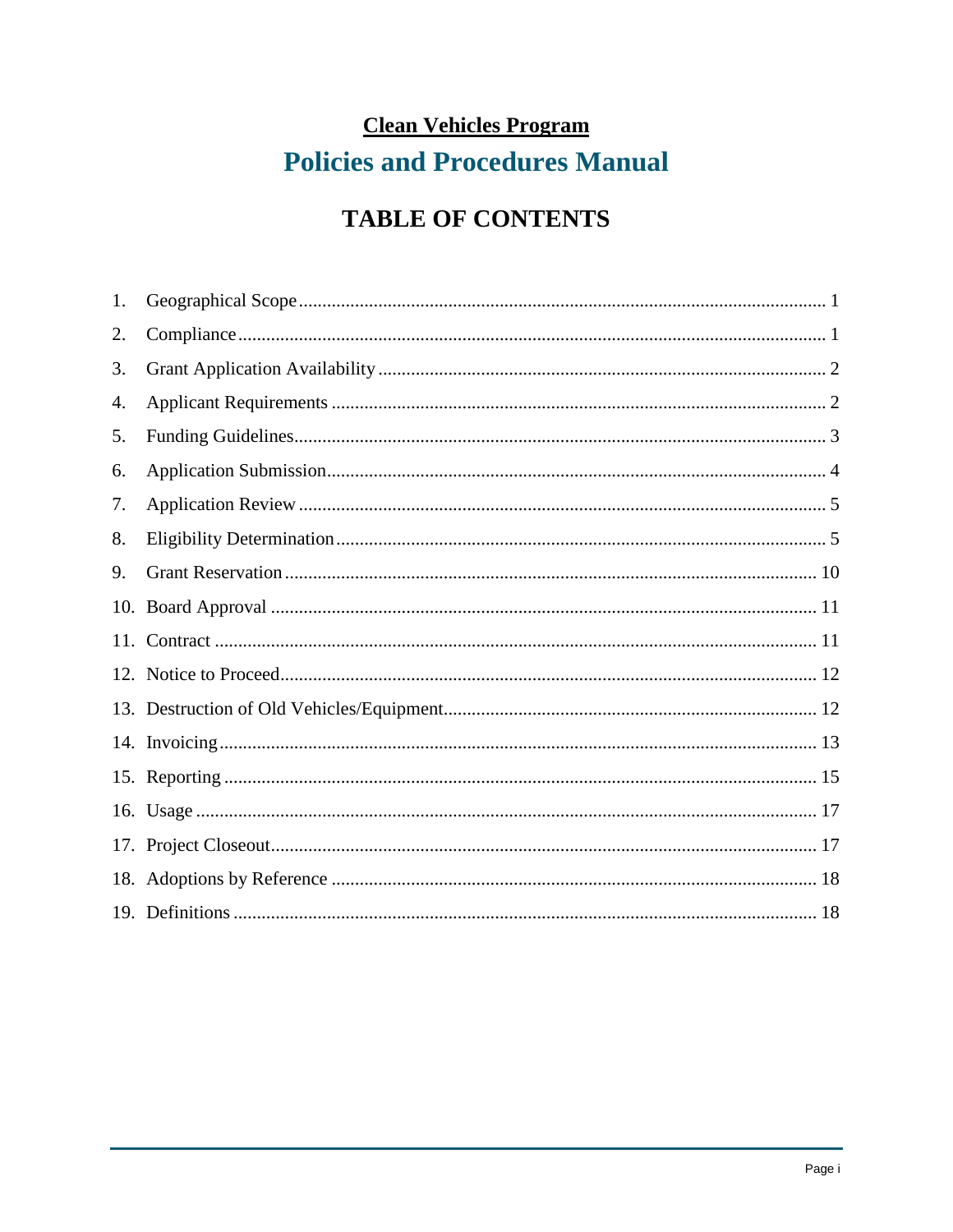#### **Clean Vehicles Program**

### **Policies and Procedures Manual**

Effective July 31, 2018

*The Clean Vehicles Program of the Houston-Galveston Area Council strives to provide resources, services and assistance to promote the reduction of harmful emissions in the eight-county nonattainment area. These policies have been created in the interest of achieving that goal and exercising fairness to all stakeholders.*

#### **1. Geographical Scope**

- 1.1 The Houston-Galveston Area Council (H-GAC) Clean Vehicles Program (Clean Vehicles) serves the region covered by the thirteen (13) counties of Austin, Brazoria, Chambers, Colorado, Fort Bend, Galveston, Harris, Liberty, Matagorda, Montgomery, Walker, Waller and Wharton.
- 1.2 The Houston-Brazoria-Galveston nonattainment area includes the eight (8) counties of Brazoria, Chambers, Fort Bend, Galveston, Harris, Liberty, Montgomery and Waller (Nonattainment Area).
- 1.3 All inquiries regarding services outside of the counties listed in paragraphs 1.1 and 1.2 will be deferred to the appropriate jurisdiction or metropolitan planning organization.

#### **2. Compliance**

- 2.1 All policies set forth in this document comply with the following agreements:
	- Applicable Interlocal Agreements between the Texas Department of Transportation (TxDOT) and H-GAC
	- The Third-Party Supplemental Environmental Project (SEP) Agreement between the Texas Commission on Environmental Quality (TCEQ) and H-GAC on behalf of the Houston-Galveston Area Emission Reduction Credit Organization (AERCO)
- 2.2 All policies set forth in this document work in conjunction with the approved bylaws of the H-GAC and AERCO Boards of Directors, where applicable.
- 2.3 All policies set forth in this document comply with H-GAC policies and procedures.
- 2.4 Clean Vehicles will conduct all H-GAC public meetings in compliance with the requirements described in Chapter 551 of the Texas Government Code (Texas Open Meetings Act).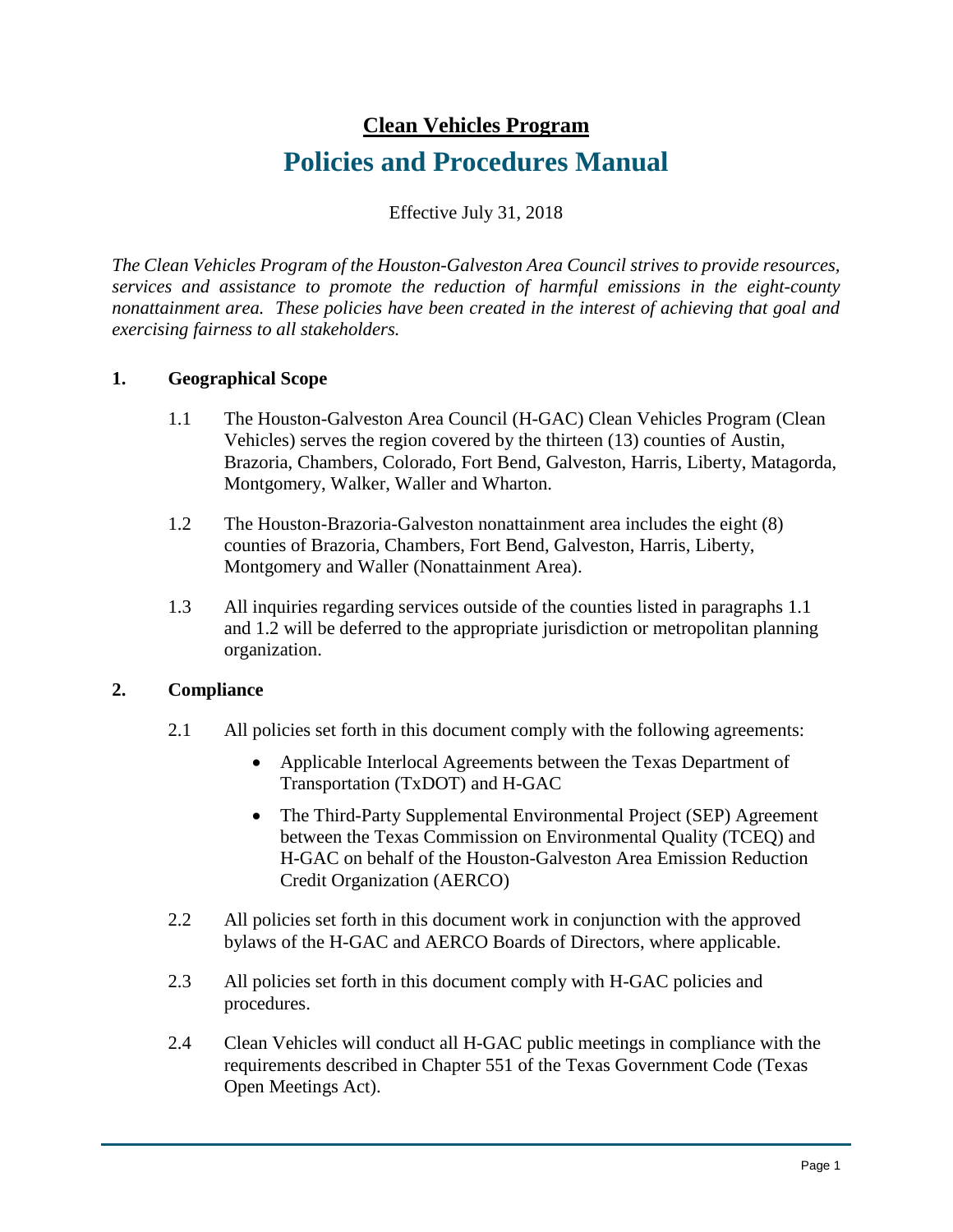#### **3. Grant Application Availability**

- 3.1 The Clean Vehicles application shall be available to any individual or organization with an interest in securing funds to help purchase new, cleaner technology that will reduce emissions in the Nonattainment Area, including:
	- Companies/corporations operating a fleet of any size
	- Public entities such as school districts, cities and counties
	- Individual owner-operators
- 3.2 Applications shall be available to help replace the following types of equipment:
	- Class 6, 7 or 8 tractors
	- School buses
	- Public transportation buses
	- Municipal or county vehicles Class 6 and above
	- Marine vessel power plant and auxiliary units
	- Certain infrastructure components for alternate fuels such as electricity, propane and/or natural gas
- 3.3 When funds are available for such purposes, applications shall be made available for funding to help replace certain off-road equipment related to the transportation industry.
- 3.4 The engine age of a given vehicle/equipment, as opposed to the age of the vehicle/equipment itself, will be used to calculate emission reductions and grant amount for the vehicle. Engines older than twenty-five (25) years will not qualify for funding.
- 3.5 There is a limit of twenty-five (25) vehicles/equipment per application.

#### **4. Applicant Requirements**

- 4.1 Applicants must operate buses, Class 6-8 trucks, or other diesel equipment primarily within the Nonattainment Area.
- 4.2 Applicants must have a history of operating vehicles/equipment in a businesslike fashion with professionally maintained maintenance, mileage, and fuel logs. Other paperwork must comply with local, state, and federal guidelines.
- 4.3 Applicants operating as a business must be registered with the Texas Secretary of State.
- 4.4 Applicants operating a business must have a credit score rating that can be retrieved from Experian or other reputable credit reporting service.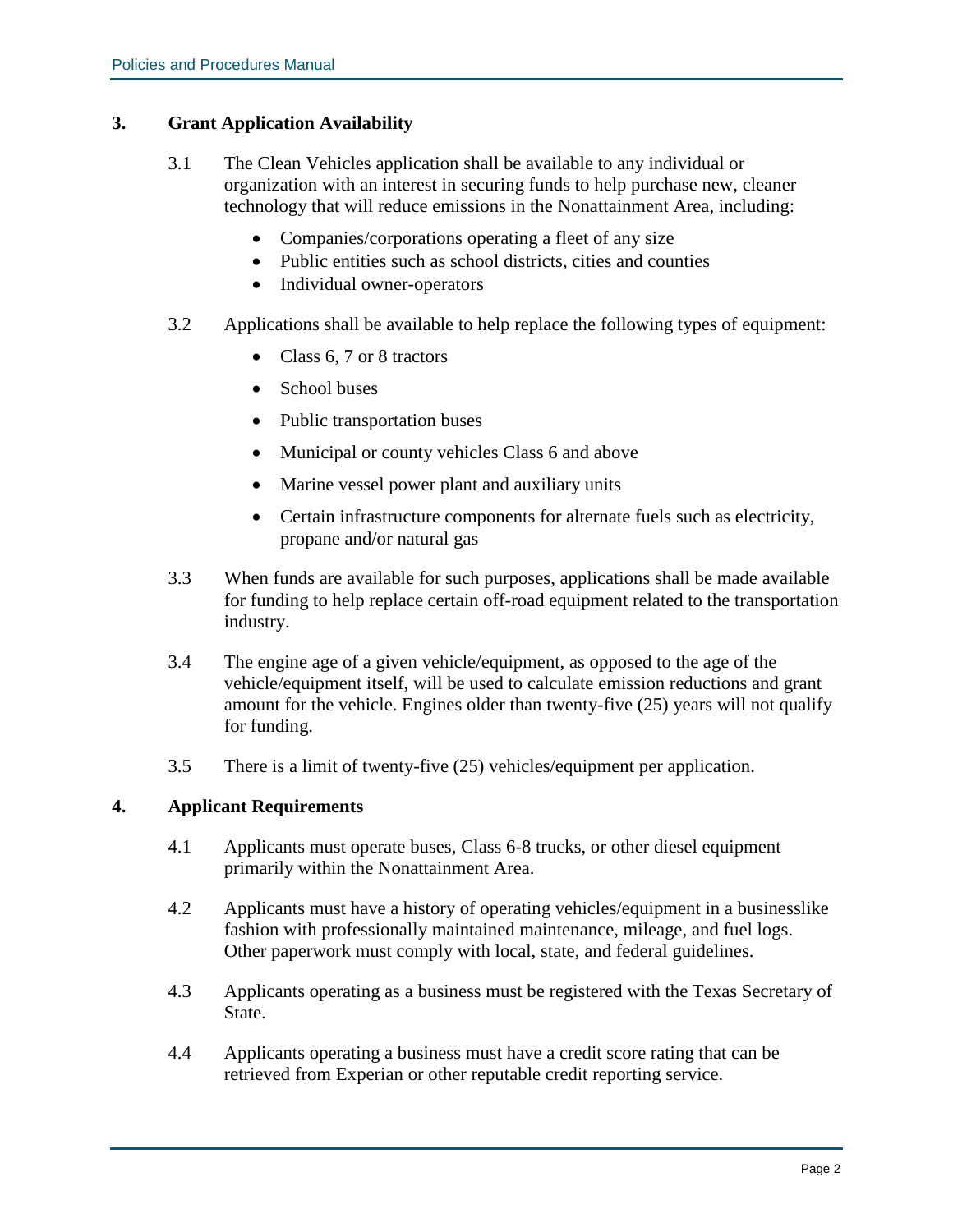#### **5. Funding Guidelines**

- 5.1 Applicant Eligibility
	- 5.1.1 To be eligible for funding through Clean Vehicles, project vehicles/equipment must be used at least 75% within the Nonattainment Area as described in paragraph 1.2 of this manual.
	- 5.1.2 For funding through Clean Vehicles, the applicant must meet the eligibility requirements required by all entities described in Section 2 of this manual.
- 5.2 Funding Levels and Limits
	- 5.2.1 H-GAC may set funding levels and limits within the constraints of funding agency and other regulatory guidelines.
	- 5.2.2 H-GAC may limit or withhold funding from any individual or organization that shows a pattern of noncompliance with funding agency or other regulatory guidelines.
- 5.3 Cost effectiveness (dollars per ton of nitrous oxide [NOx] reduction per year) of a project shall be calculated using either of two levels:
	- 5.3.1 Replacement vehicles burning the traditional fuels of diesel or gasoline will be valued at a rate of \$20,000 per ton of NOx reduction, or any revised value as may be determined by H-GAC.
	- 5.3.2 Replacement vehicles utilizing alternative fuels such as electricity, propane or natural gas will be valued at a rate of \$40,000 per ton of NOx reduction, or any revised value as may be determined by H-GAC.
- 5.4 Funding Criteria
	- 5.4.1 All applicants must complete a new application each time a new Clean Vehicles project is initiated.
	- 5.4.2 History of past Clean Vehicles funding will have no bearing on the ability to submit for new projects by a given individual or organization.
	- 5.4.3 Funding is not guaranteed for an application regardless of history of funding.
	- 5.4.4 All applicants are responsible for providing at minimum a 25% match of total project cost.
	- 5.4.5 The amount of Clean Vehicles funding determined by calculating tools provided by the Environmental Protection Agency (EPA) will not exceed 75% of total baseline project cost.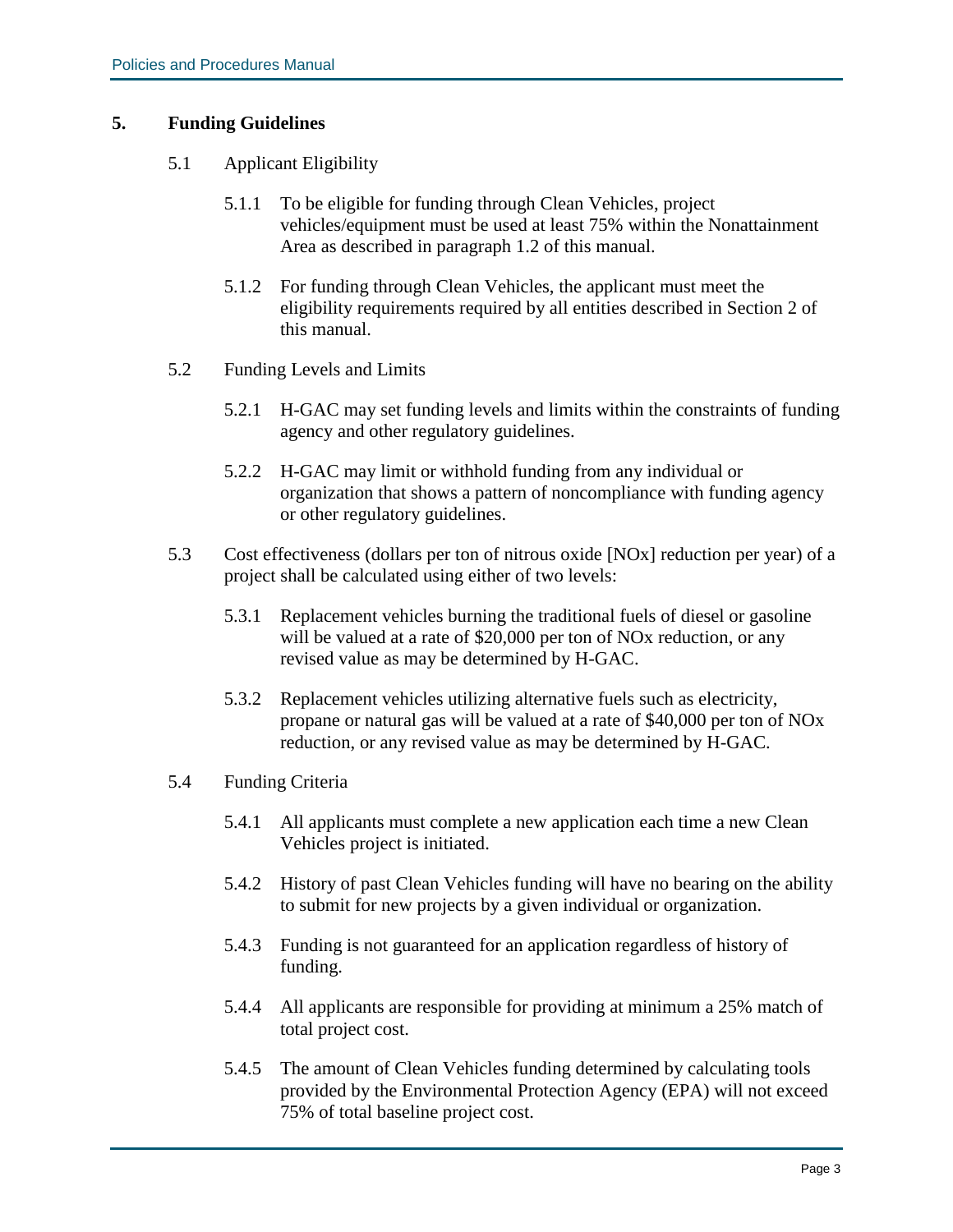5.4.6 The usage (based on miles traveled, hours of operation or fuel consumption) allowed for a vehicle/equipment shall be determined by the average annual usage over the lifetime of the vehicle/equipment. Prediction of future use or repurposing will not be considered a valid criterion in calculating usage in replacement vehicles.

#### **6. Application Submission**

- 6.1 All application materials provided by Clean Vehicles will be distributed in a manner convenient to both H-GAC and the applicant.
- 6.2 Application materials can be distributed at any time of the year, and there is no deadline for application submission.
- 6.3 The basic on-road vehicle replacement application consists of the following components:
	- Form A Basic Applicant Information: This cover sheet contains items relevant to the individual or organization, such as contact, history, signatory and professional information.
	- Form B1 On-Road Vehicle Data: This worksheet contains information relevant to old and prospective replacement vehicles.
	- Form D Signature Page: By signing and dating this page, the applicant affirms the Statements of Understanding and authorizes H-GAC to obtain the applicant's credit report. A paper copy of Form D with original signatures is required for application processing and approval.
- 6.4 Applications can be submitted to Clean Vehicles using the following methods:
	- 6.4.1 Email
		- 6.4.1.1 Only application components A and B1 can be emailed via electronic attachments.
		- 6.4.1.2 Clean Vehicles accepts only attachments in Excel, Word or PDF format.
		- 6.4.1.3 Applications submitted in JPEG or other graphic formats will not be accepted.
	- 6.4.2 Mail/Shipping Service: Even if forms A and B1 are emailed, a signed paper original of Form D must be sent by one of the following methods:
		- 6.4.2.1 United States Postal Service delivery to:

Clean Vehicles Program Houston-Galveston Area Council PO Box 22777 Houston TX 77227-2777

6.4.2.2 In person or by delivery service to: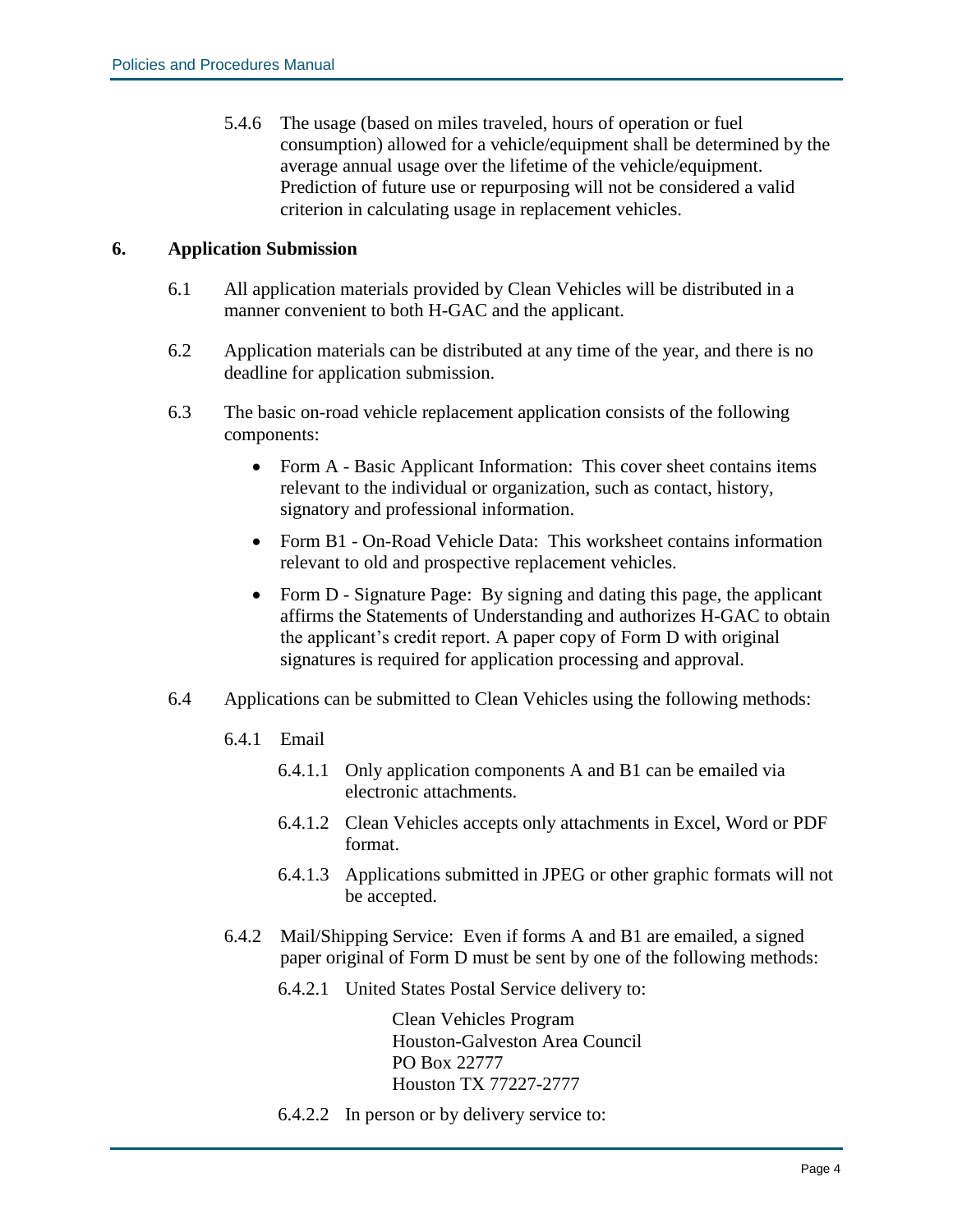Clean Vehicles Program Houston-Galveston Area Council 3555 Timmons Ln Ste 100 Houston TX 77027-6470

6.4.3 If, due to lack of resources or ability to use a computer, the entire application must be completed manually, it can be mailed or delivered in person using the addresses listed in 6.4.2.1 or 6.4.2.2 above.

#### **7. Application Review**

- 7.1 The Clean Vehicles staff may, within its sole discretion, eliminate an application from consideration due to any of the following factors:
	- Incompleteness
	- Discovery of erroneous or fraudulent data
	- Lack of cooperation from the applicant
- 7.2 The Clean Vehicles staff may request additional or corrected information from the applicant during the grant application process. Applicants will be given a deadline to submit the required information. If the corrected and/or additional information is not submitted to staff by a deadline agreeable to both parties, the application will be considered incomplete, which may eliminate the application from consideration.
- 7.3 The Clean Vehicles staff will not move an application forward to determine eligibility until it is deemed complete.

#### **8. Eligibility Determination**

Eligibility is determined using tools developed to calculate the scope and limitations of a project, such as:

- 8.1 Clean Air Project Evaluation Spreadsheet (CAPES): The EPA provides the parameters for calculating Congestion Mitigation and Air Quality Improvement Program (CMAQ) grant amounts using this Excel workbook. Using data submitted in the application, the Clean Vehicles staff will determine the following values for each project vehicle/equipment:
	- NO<sub>x</sub> and other emission reduction values
	- Estimated Grant Amount: This amount ranges from 0% to 75% of the total project cost and is based on NOx emission reduction values.
- 8.2 Risk Assessment Evaluation Tool
	- 8.2.1 Government agencies are exempt from Risk Assessment evaluation; only businesses and individuals are subject to the evaluation as part of the application process.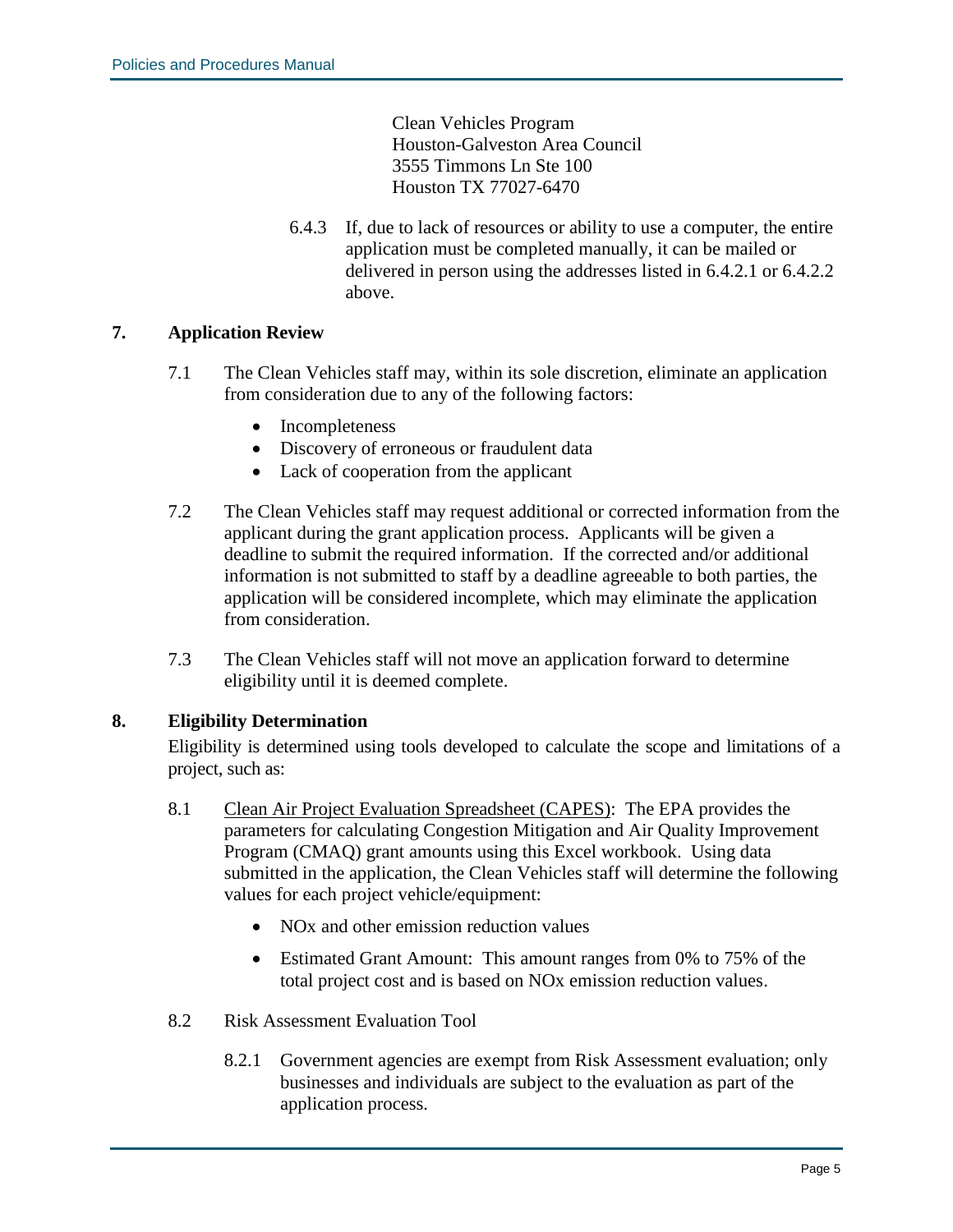- 8.2.2 If the title(s) of project vehicle(s)/equipment are in the name of a business registered with the Secretary of State, the following criteria are used in calculating a Risk Assessment score:
	- Number of Years in Business
	- Credit Score

#### 8.2.3 Prior History with H-GAC

- Prior history with H-GAC will be considered "Above Average" if, in its conduct of business with any H-GAC program, the applicant has:
	- o Submitted at least 75% of required quarterly compliance monitoring reports on time
	- o Demonstrated good faith efforts in adhering to Clean Vehicles guidelines, and
	- o Demonstrated transparency in making program and fiscal information available to the Clean Vehicles staff during all project phases.
- Prior History with H-GAC will be considered "Average or None" if there is no prior history with H-GAC or if there is history that cannot be categorized as either above average or below average.
- Prior History with H-GAC shall be considered "Below Average" if, in its conduct of business with any H-GAC program, the applicant:
	- o Was delinquent in submitting more than 25% of required monitoring reports
	- o Was assessed three (3) or more findings during any audit or follow-up site visit, or
	- o Made it difficult for the Clean Vehicles staff to obtain information or program-related items upon request during any project phase.

#### 8.2.4 Business Management, including

- Years of Project Manager Experience
- Size of Business (number of employees)
- 8.2.5 Financial Performance, including
	- Profitability Trends (trends identified from business profits for up to five of the previous consecutive years)
	- Grant Viability Ratio (proposed grant amount as compared with average profits for up to five of the previous consecutive years)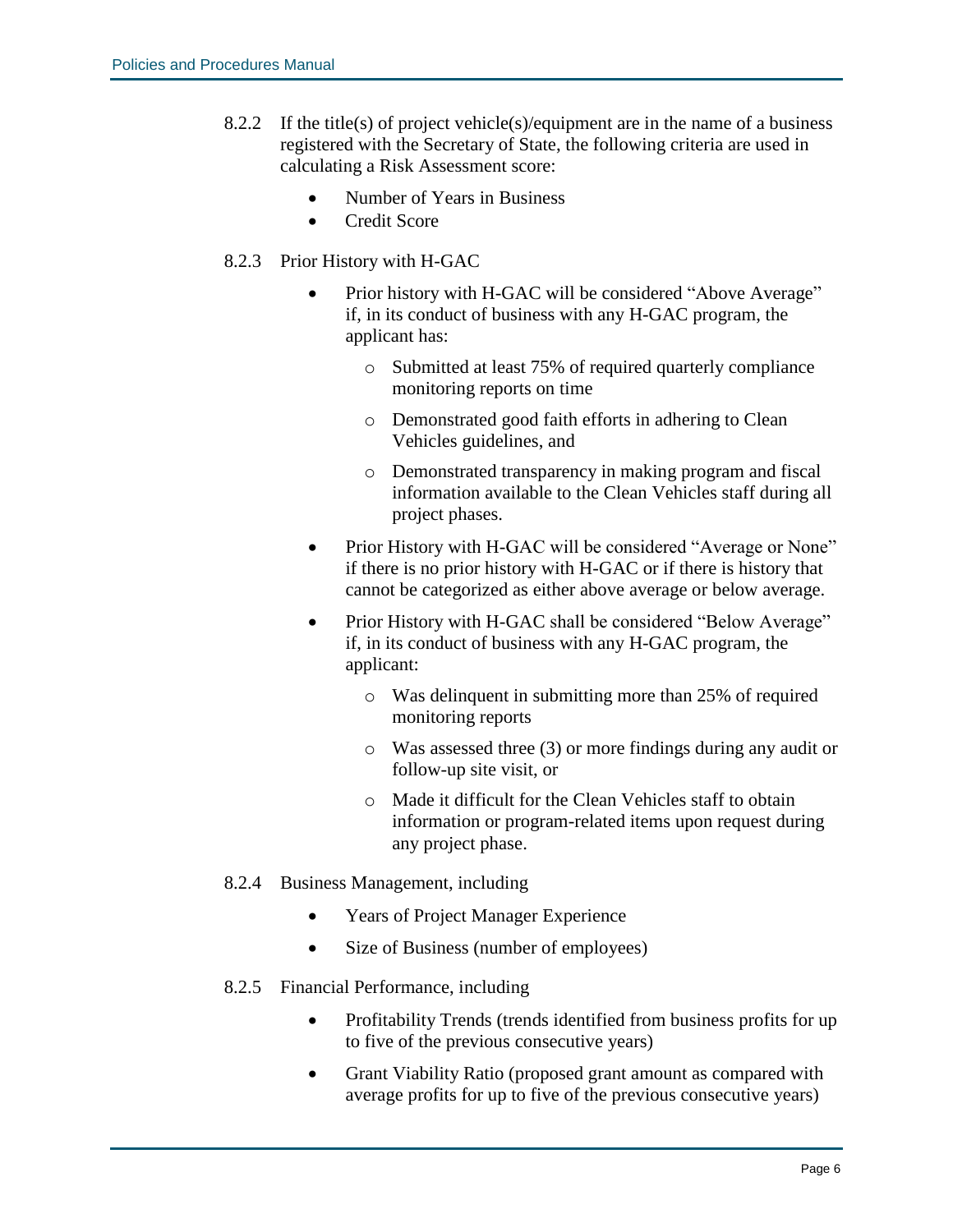- Debt Ratio (ratio of total liabilities divided by total assets for up to five of the previous consecutive years)
- Quick Ratio (ratio of current liabilities divided by current assets)
- 8.2.6 Best Management Practices (BMP) Organization, Upkeep and Responsiveness. This criterion is based on observations made at the preapproval site visit (PASV).
	- BMP will be considered "Excellent" if, during the PASV:
		- o Key grant personnel are on site and available during the visit.
		- o Requested paperwork and data are organized and easily accessible for examination by H-GAC staff.
		- o All project vehicles/equipment are in operating order and available for photographs.
		- o A general atmosphere of cooperation and transparency is prevalent.
	- BMP will be considered "Average" if, during the PASV, the foregoing criteria cannot be categorized as either "Excellent" or "Poor".
	- BMP will be considered "Poor" if any of the following events occur during the PASV:
		- o Key grant personnel are not on site or otherwise unavailable during the visit.
		- o Requested paperwork and data are disorganized or otherwise unavailable for examination by H-GAC staff.
		- o Some or all project vehicles are not available for photographs.
		- o The applicant demonstrates a lack of cooperation or transparency.
- 8.2.7 If the title(s) of project vehicle(s)/equipment are in the name of an individual – that is, using the name of a private citizen as opposed to a business – the following criteria are used in calculating a Risk Assessment score:
	- Years of Project Manager Experience in Field
	- Credit Score
	- Prior History with H-GAC: uses the same criteria as those used in the business Risk Assessment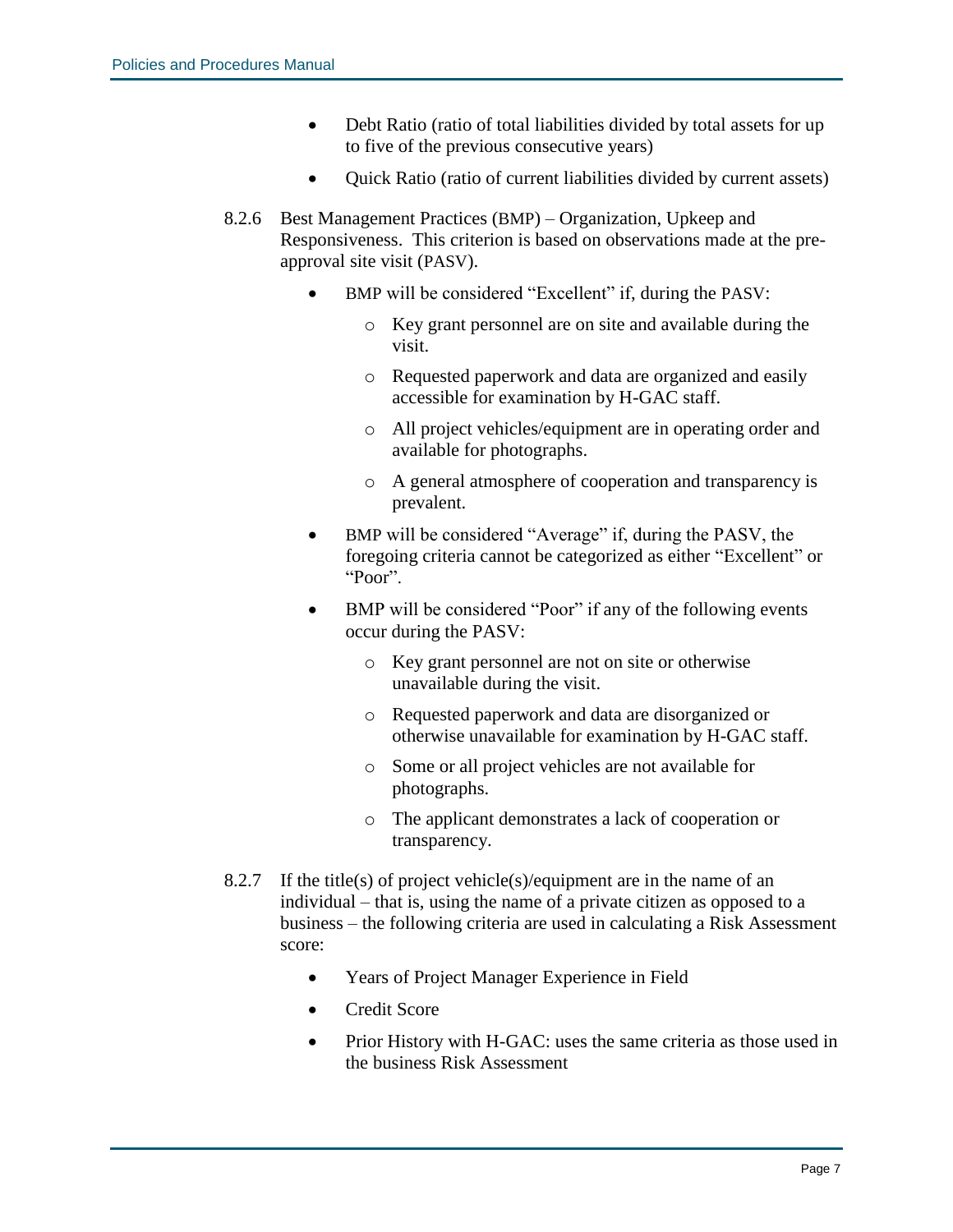- Application Submission: a measure of professionalism and cooperation in collecting all information necessary to submit a complete application
- Communication with H-GAC Regarding Project: a measure of professionalism and cooperation in responding to email and phone requests
- Profitability Trends: trends identified from profits for up to five of the previous consecutive years
- Net Worth-to-Grant Request Ratio: adds liquid assets as revealed in bank statements and personal budgets
- Debt-to-Income Ratio (DTI): If the individual is currently making payments on vehicle(s) or other business-related capital, this ratio is derived by dividing monthly income by monthly debt payments.
- Best Management Practices (BMP): determined by observations made during the PASV; uses the same criteria as that used in the business Risk Assessment and includes organization, upkeep and responsiveness
- 8.2.8 If the Risk Assessment score places a business or individual in the "Moderate Risk" category, then the applicant must choose from one or more of the following supplemental requirements as a condition of funding:
	- GPS Monitoring
	- Extra Site Visits
- 8.2.9 If the Risk Assessment score is low enough to designate the application as "High Risk", then the application will be rejected and funding is not considered for the project. Rejection of an application will not preclude ability to apply again for a Clean Vehicles project.
- 8.3 Eligibility Notice (EN)
	- 8.3.1 After completion of the application analysis and Risk Assessment (except the last item, regarding BMP), an Eligibility Notice is issued, on which the applicant may choose from the following options:
		- *Project Life:* The applicant must choose either a 3-, 4- or 5-year project life. Regardless of project life, the grant amount will not exceed 75% of the total baseline vehicle cost.
		- *Removal of Vehicles from Consideration:* If the applicant chooses to remove a vehicle or vehicles from consideration, the grant amount will be reduced correspondingly.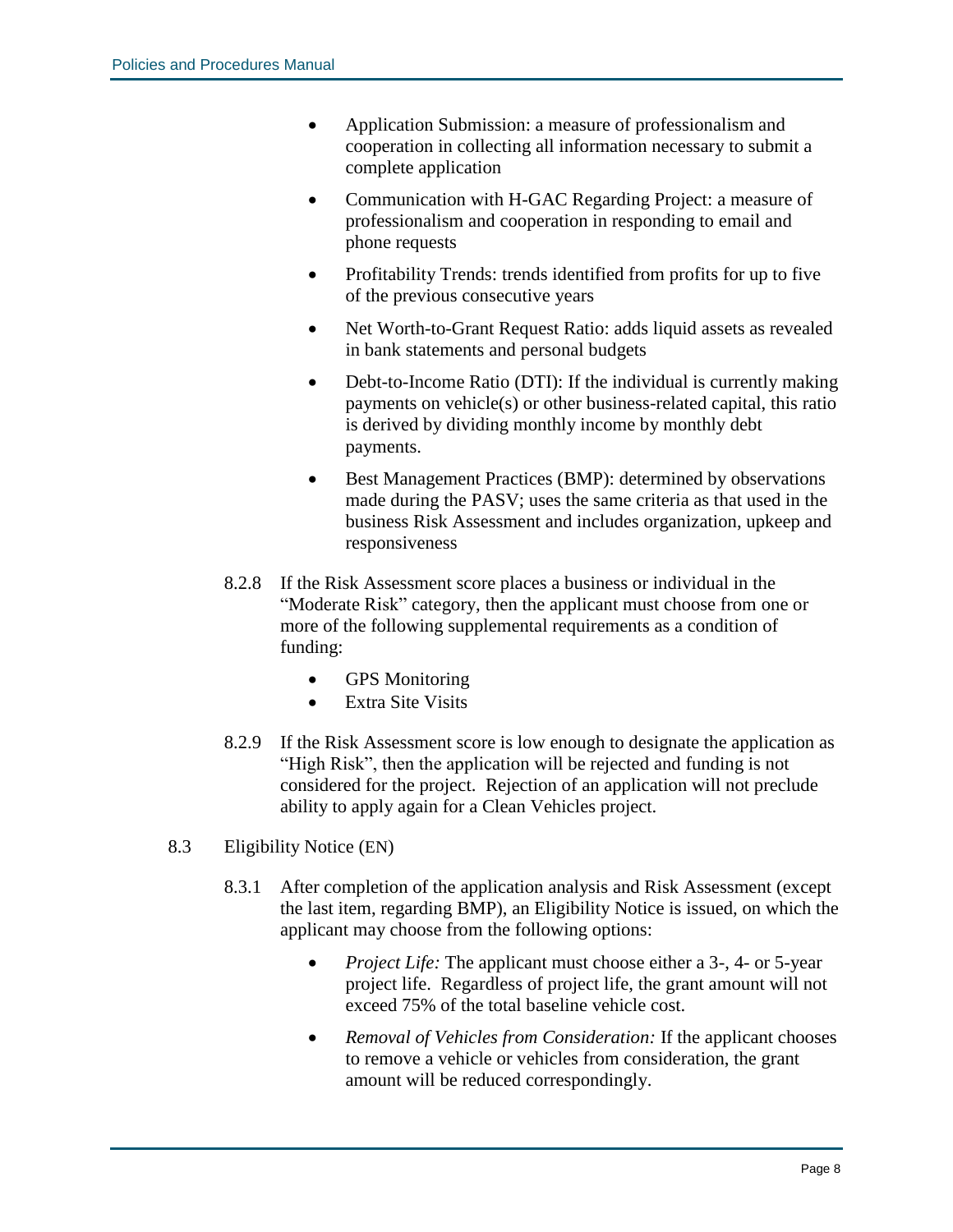- *Application Amendment:* The applicant may choose to request in writing an amendment to the application. Clean Vehicles staff will make the final decision to accept or deny the amendment.
- *Application Withdrawal:* The applicant may choose to withdraw the application completely.
- 8.3.2 The applicant must sign and submit a signed original paper EN to H-GAC within thirty (30) calendar days, or the application will be denied.
- 8.4 Pre-Approval Site Visit (PASV)
	- 8.4.1 After completion of the CAPES analysis, Risk Assessment (except the last item, regarding Best Management Practices), and the EN, a Clean Vehicles staff member will schedule a PASVfor the purposes of:
		- Meeting and becoming acquainted with the applicant in person
		- Determining use of best business practices and organization
		- Determining roadworthiness of and photographing all project vehicles
		- Comparing application information to fleet inventory and other documentation
	- 8.4.2 If an engine serial number is either not available or not legible enough to capture photographically during a PASV, logs or maintenance records that connect a serial number with the vehicle identification number (VIN) will serve to validate the engine serial number for that vehicle.
	- 8.4.3 If the primary odometer on a vehicle is discovered to be broken, the following can be used to determine the vehicle's true total mileage driven:
		- Readings from an alternate odometer such as a hub odometer
		- Reliable GPS readings that are properly validated and logged
		- Mileage logs that are meticulously maintained and linked to a proven alternate source for tracking miles driven
	- 8.4.4 As a result of observations made during the PASV, the following factors will result in withdrawal of the application in its entirety:
		- Discovery that the applicant has submitted fraudulent information in the application
		- Discovery that an odometer has been deliberately compromised or tampered with on any vehicle for the purpose of falsifying data submitted in the application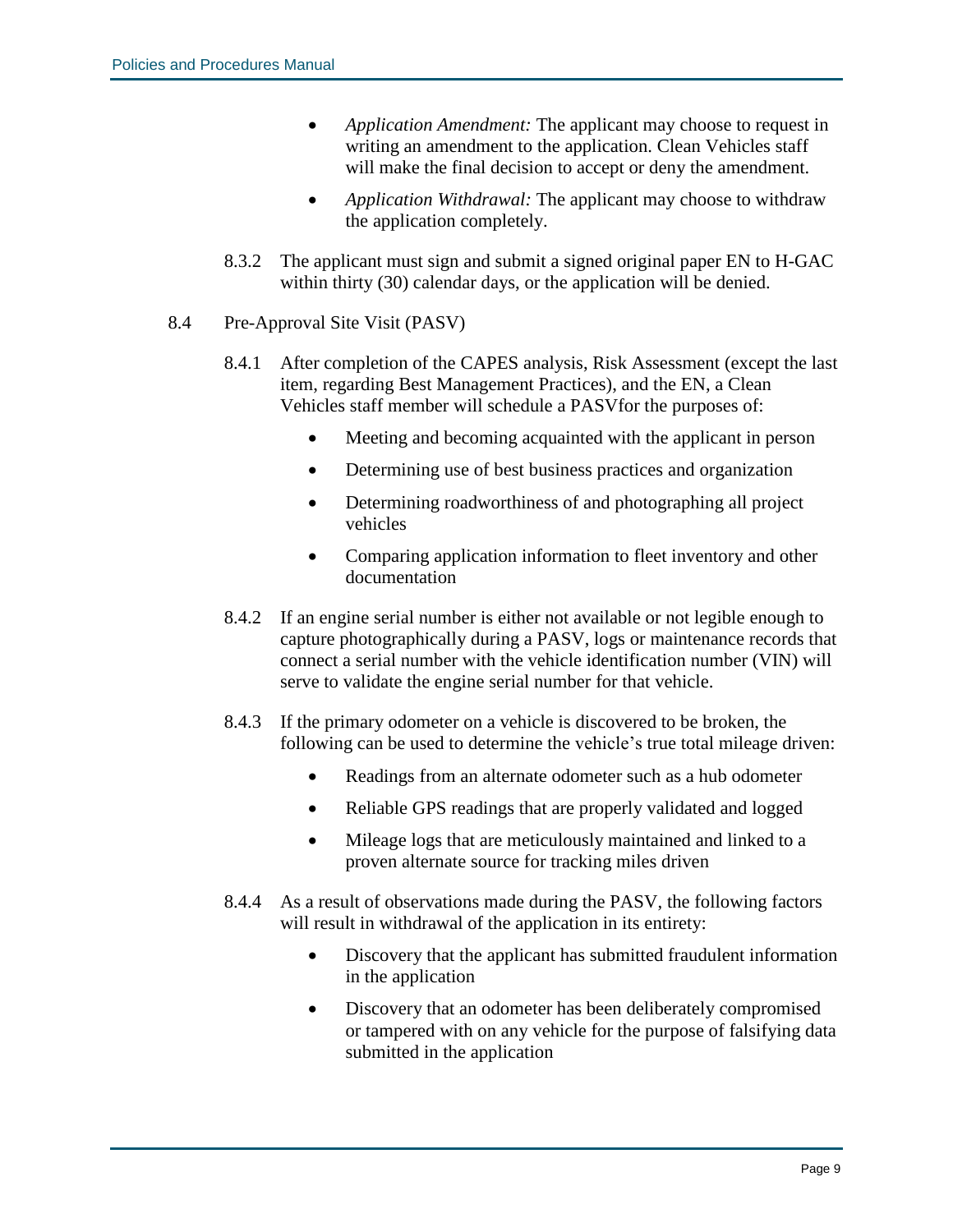- Lack of an organized, up-to-date record keeping system up to the previous three (3) years for the following:
	- o Mileage logs
	- o Fuel logs
	- o Maintenance logs
- 8.4.5 As a result of observations made during the PASV:
	- 8.4.5.1 The last item in the project's Risk Assessment analysis, BMP, will be scored as either "Excellent", "Average" or "Poor". The resulting final score will determine a risk level of "High", "Moderate" or "Low", with subsequent appropriate action taken.
	- 8.4.5.2 Any of the following factors may result in removal of a vehicle from a project:
		- Failed engine start
		- Expired registration
		- Inability to determine usage as represented in the application (based on miles traveled, hours of operation, or fuel consumption)
		- Determination that the vehicle is not roadworthy and/or has not been used for its intended purposes during the previous two (2) years
		- Discovery that an engine has been rebuilt during a year which does not match the reported engine year in the application
- 8.4.6 If the factor(s) resulting in vehicle removal is/are remediated within five (5) business days of the PASV, the vehicle may be restored to the application. Such restoration is subject to H-GAC's acceptance of the proposed remediation.

#### **9. Grant Reservation**

- 9.1 After the applicant has submitted a signed EN and passed program requirements (based on the Risk Assessment and observations from the PASV), Clean Vehicles staff will issue a Grant Reservation Letter (GRL), on which the applicant will choose from the following options:
	- 9.1.1 *Satisfaction with Grant Package as Documented:* If the applicant chooses this option, the project will move forward for approval by the H-GAC Board of Directors (H-GAC Board).
	- 9.1.2 *Withdrawal of Application:* Choosing this option will result in removal of the application from consideration, and the applicant will subsequently be sent a closeout letter.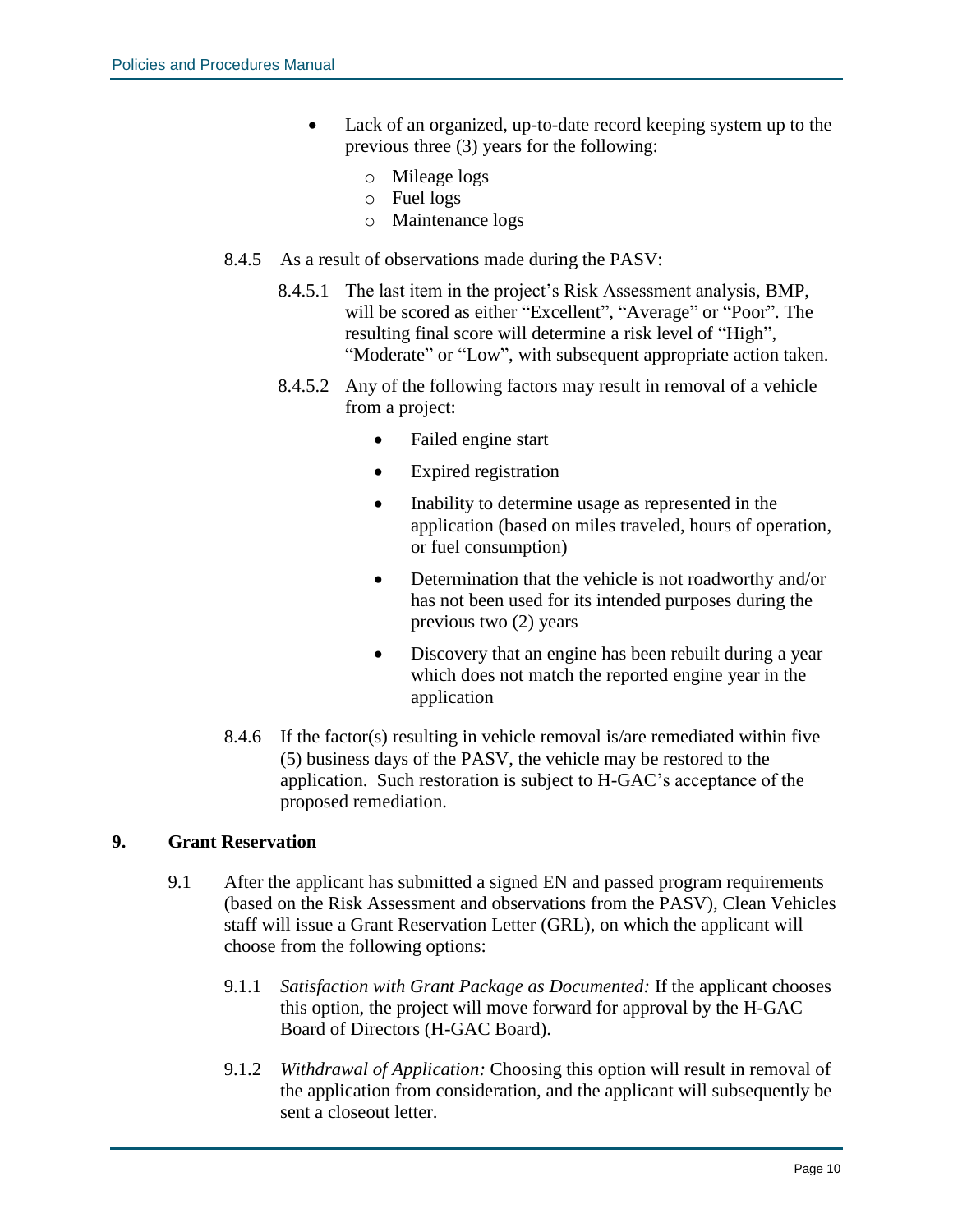- 9.2 Reserving funds for a given project is contingent upon the following factors:
	- Availability of funds
	- Continued satisfactory performance of duties regarding requirements set forth by H-GAC or any governing body as described in Section 2 of this manual
- 9.3 The applicant must sign and submit a signed original paper copy of the GRL to H-GAC within thirty (30) calendar days, or the application will be denied.

#### **10. Board Approval**

- 10.1 After the GRL is signed and submitted by the applicant, the project will be placed on the agenda for the next available meeting of the H-GAC Board, whereupon one of two decisions will be made:
	- 10.1.1 *Approval:* If the project is approved, it will progress to the Implementation Phase.
	- 10.1.2 *Disapproval:* If the project is not approved, the application will be removed from consideration.
- 10.2 If the applicant disagrees with the decision of the H-GAC Board, the applicant will have an opportunity to protest at a subsequent board meeting, during which three (3) minutes will be allowed to publicly express reasons for the protest.

#### **11. Contract**

- 11.1 Upon project approval by the H-GAC Board, a contract will be drawn up containing project particulars such as scope, deliverables, etc. The contract will then be routed through appropriate channels for full execution.
- 11.2 Through the course of the project, if a contract change becomes necessary, a change order must be implemented with details about the nature of the change. Following are examples of such changes:
	- *Change to Contract Price*: The price of a contract may be decreased using a change order, but cannot be increased without a second approval by the H-GAC Board.
	- *Change to Contract Time:* An increase in time must be expressed in number of days and must be accompanied by a detailed explanation of the reason(s) for the delay.
	- *Change to Data as Listed in Project Specifications:* Any specification change that leads to a decrease in emission reductions will result in a proportionate decrease in the contract amount.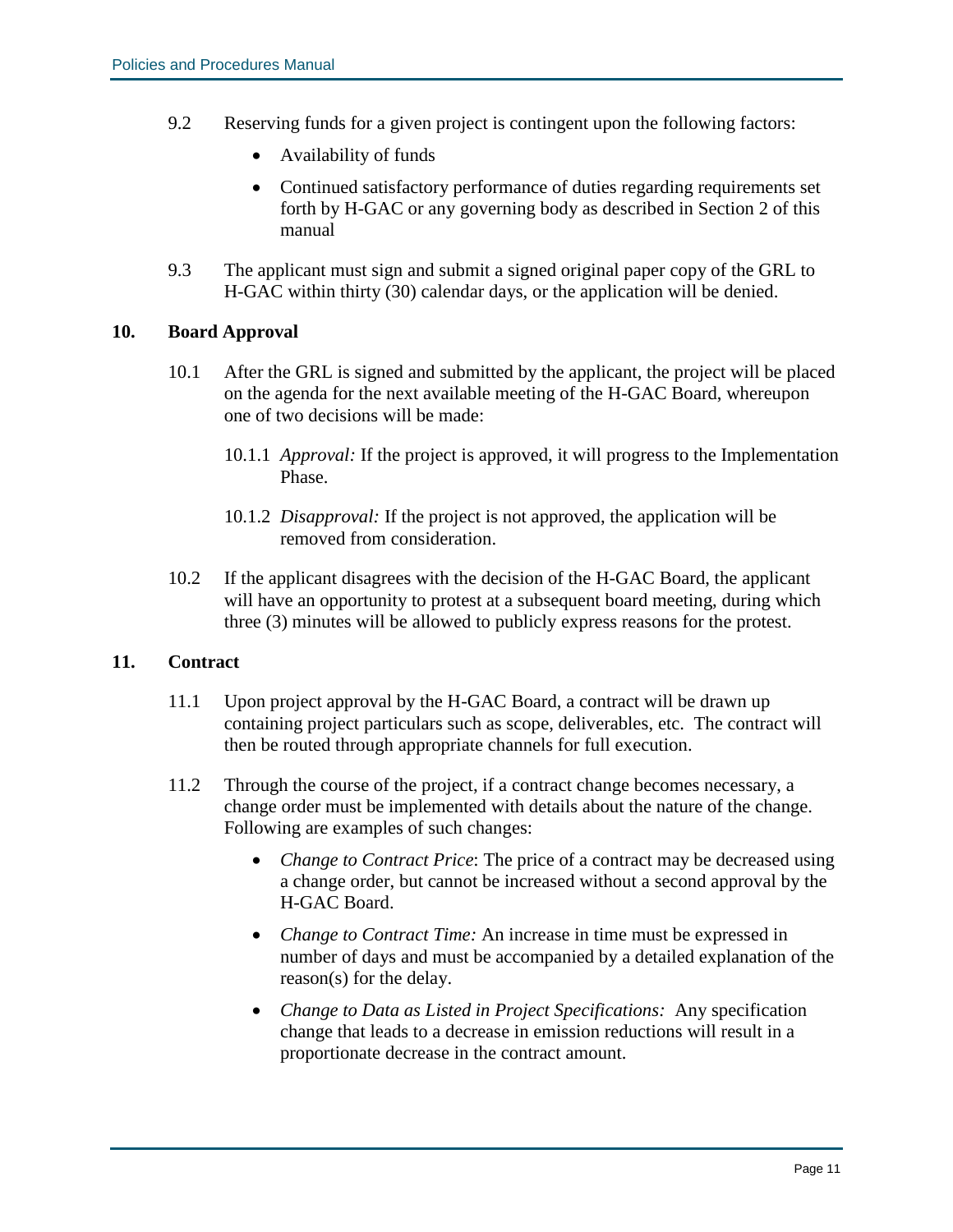#### **12. Notice to Proceed**

- 12.1 Concurrent with the contract, the applicant will be required to sign a Notice to Proceed.
	- 12.1.1 The date on which the Notice to Proceed is signed by all parties will serve as the official start date for the Implementation Phase of the project.
	- 12.1.2 The Implementation Phase will last for a period of one (1) calendar year, unless a change order is implemented to extend that time.
- 12.2 Preordering is allowed, but the grant sub-recipient must not purchase or take delivery of replacement vehicles/equipment before the Notice to Proceed is signed, dated, submitted and documented by all parties. Vehicles/equipment paid for or delivered before that date will be removed from the project.
- 12.3 Once the Notice to Proceed is signed, dated and documented by all parties, the sub-recipient may do the following:
	- Take delivery of new vehicles/equipment for immediate use
	- Arrange for destruction of the old vehicles/equipment using an H-GACapproved destruction vendor

#### **13. Destruction of Old Vehicles/Equipment**

- 13.1 All sub-recipients of Clean Vehicles funds must use an H-GAC-approved destruction vendor to destroy old project vehicles/equipment. If the sub-recipient is unable to dispose of the vehicle and engine in accordance with an approved alternative disposition method, the sub-recipient must agree to dispose of the vehicle and engine using the standard disposition methods.
- 13.2 Upon job completion, the destruction vendor is responsible for submitting all documentation (including photos) to H-GAC in a timely manner and in the appropriate format(s). If the destruction vendor fails to do so, then the subrecipient has the final responsibility to do so.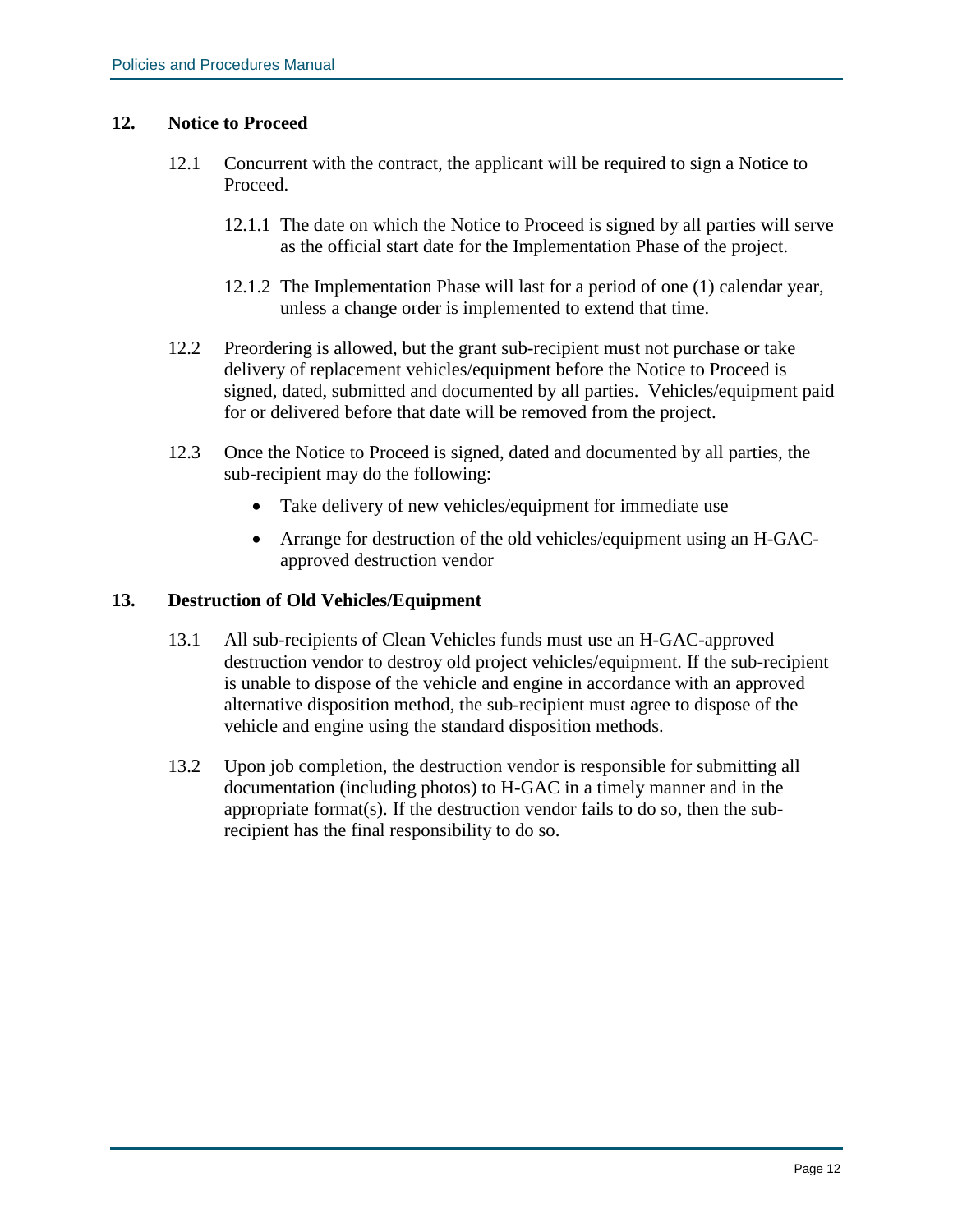#### **14. Invoicing**

14.1 The following items will be submitted in a timely manner to Clean Vehicles staff as required during the invoicing process:

#### 14.1.1 From the Sub-recipient

- *Project Specification Form:* The Approved Application Summary section of the contract serves as the Project Specification Form for invoicing purposes.
- *Delivery Invoice(s):* All delivery invoices must originate from the vehicles/equipment vendor and must be dated within the contract period. If vehicles/equipment are delivered on different dates, the date of latest delivery will be recorded as the official date of delivery for the project.
- *Proof of Payment for New Vehicles/Equipment:* To be submitted either via assignment of proceeds, wire transfer record or cancelled check and dated within the contract period.
- *Proof of Direct Cost Fee Payment to H-GAC (if applicable):* To be submitted by the sub-recipient via check copy, and dated within the contract period.
- *Vehicle Synch Table:* The sub-recipient must complete this H-GAC-generated form in order to verify unit numbers, VINs and engine serial numbers of all new vehicles/equipment.
- *Original Signed Billing Statement*: Prerequisites to completion of this form are the delivery invoice(s) and documentation from the destruction vendor. These must be submitted in both PDF soft copy and mailed hard copy of the original. The receipt date of the original hard copy will serve as the official date of receipt of this document.

#### 14.1.2 From the Destruction Vendor

- *Certification Form:* This form must provide correct vehicle information and salvage amount paid, if any, for destroyed vehicles/equipment.
- *Texas Nonrepairable Vehicle Titles:* All titles must align with the correct VIN and other vehicle information for each destroyed vehicle/equipment.
- *Printed Photographs:* Photos submitted must clearly show unit number, VIN, engine serial number, and bore holes drilled into engine block for all destroyed vehicles/equipment.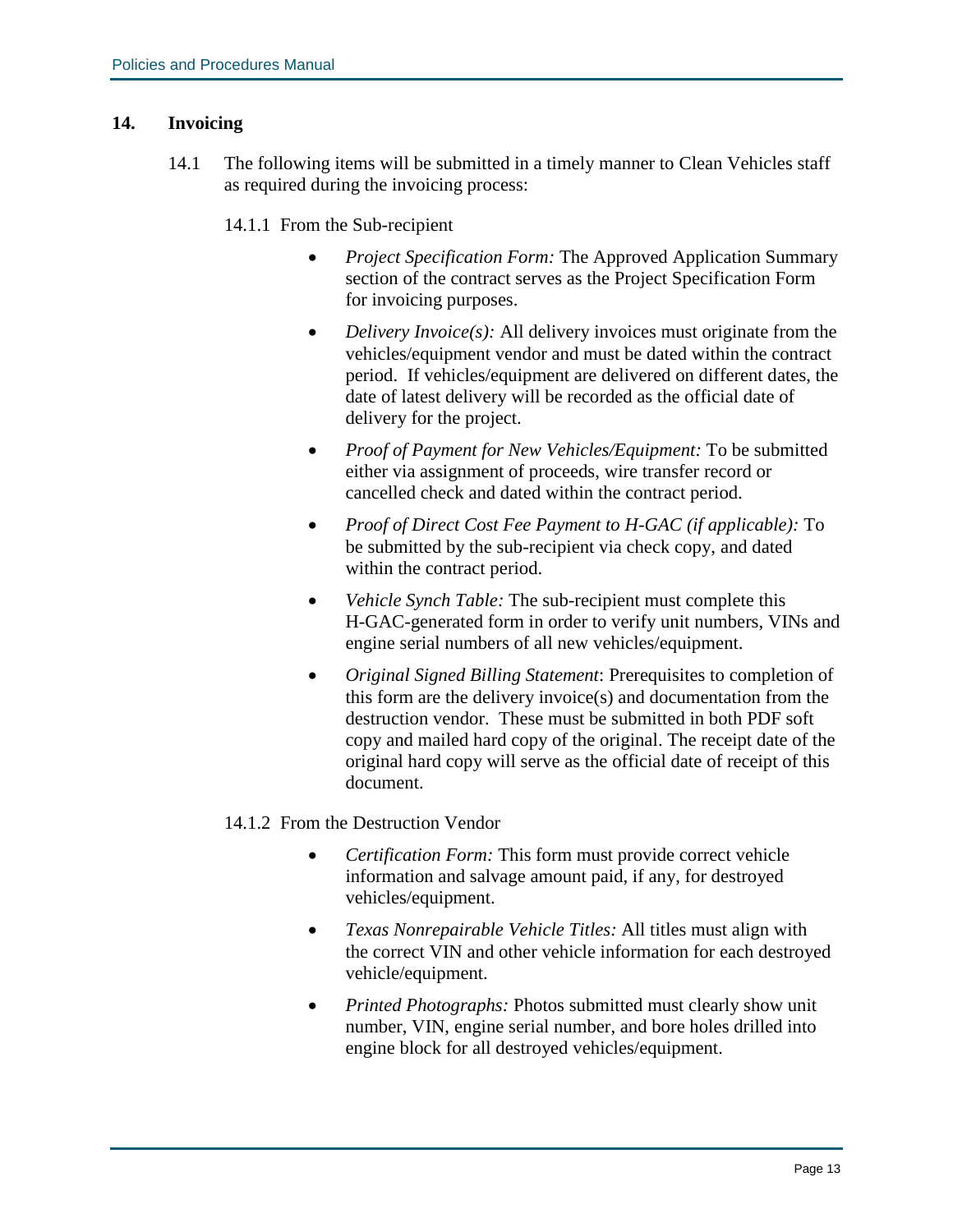- *Electronic Photographs:* Photos must be in JPEG format and may be submitted by e-mail, compact disc formatted for Windows compatibility, or thumb drive (USB flash drive). If photos are available by download from a secure online file sharing service, the sub-recipient must send Clean Vehicles staff a working link to the photo set.
- 14.1.3 If a contingency is identified, then:
	- 14.1.3.1 The contingency will be communicated in writing to the sub-recipient, with a reasonable amount of time to resolve the issue in question.
	- 14.1.3.2 The invoicing process on the affected project will be placed on hold until contingency is met.
	- 14.1.3.3 If the sub-recipient has more than one (1) Clean Vehicles project, invoicing for all other projects in the Implementation Phase will be placed on hold until the contingency on the affected project is met.
- 14.1.4 If submission of the foregoing documents (a) occurs close to the end of the calendar year and (b) reimbursement is projected to be delayed until the beginning of the following year, then available funds may be accrued to be paid the subsequent year.
- 14.1.5 Regarding the direct cost fee paid to H-GAC:
	- 14.1.5.1 If the sub-recipient is a school district, the direct cost fee will be 0.5% of the CMAQ grant portion of the project, if any.
	- 14.1.5.2 If the sub-recipient is an organization other than a school district, the direct cost fee will be 1.5% of the CMAQ grant portion of the project.
- 14.2 For CMAQ projects, invoicing will not be considered complete until all conditions are met as set forth by H-GAC, TxDOT, and any governing body as described in Section 2 of this manual.
- 14.3 For SEP projects, invoicing will not be considered complete until all conditions are met as set forth by H-GAC, AERCO, and any governing body as described in Section 2 of this manual.
- 14.4 For CMAQ projects, or the CMAQ portion of any project with multiple funding sources, the grant amount will be paid according to the following criteria:
	- 14.4.1 If the total project cost is greater than the amount contracted, the CMAQ amount will not exceed the amount contracted.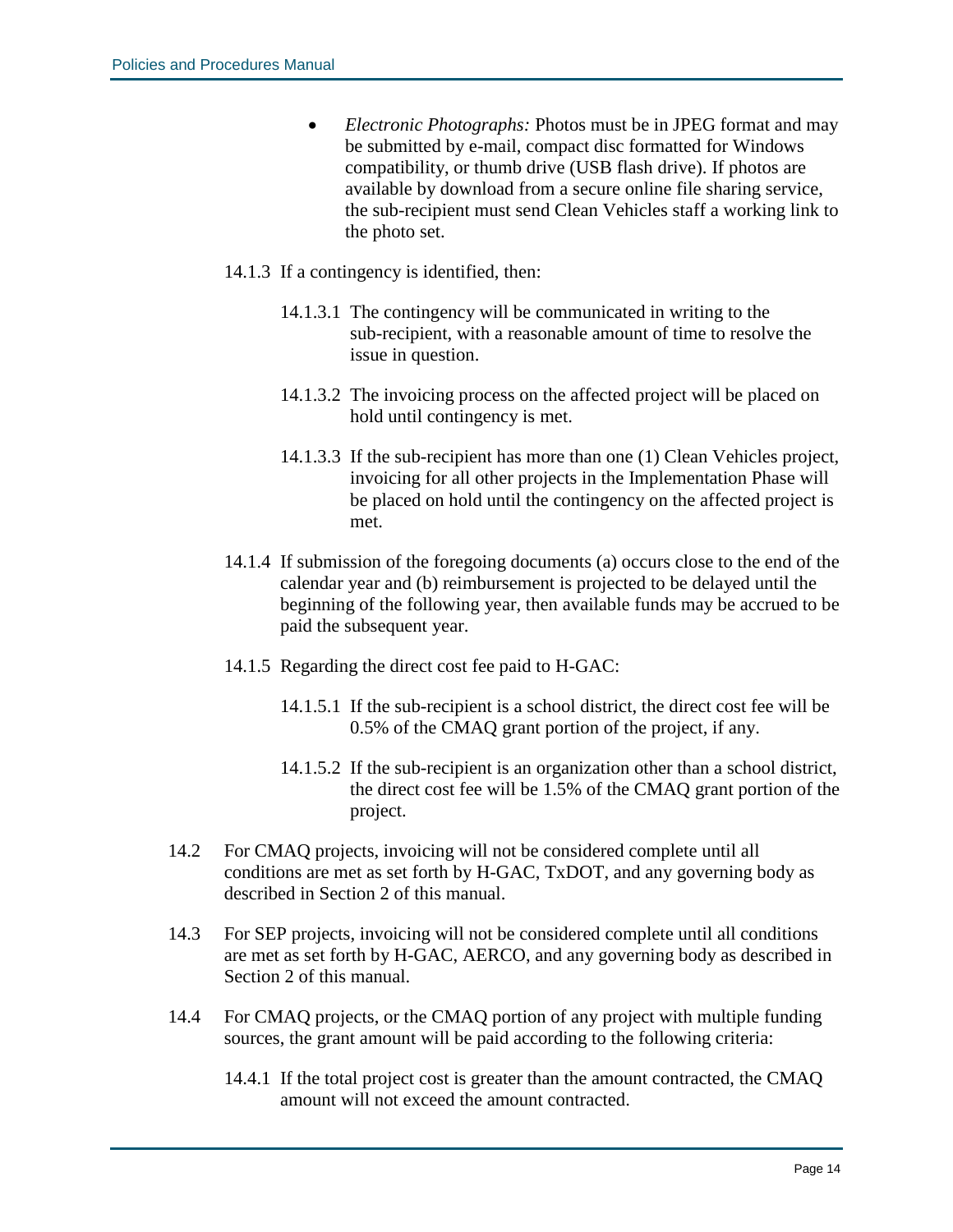- 14.4.2 If the total project cost is less than the amount contracted, the CMAQ amount will be calculated proportionately at the contracted percentage to reflect the difference between the contracted and actual costs.
- 14.5 Grant payments will be made to the sub-recipient on the following basis:
	- 14.5.1 If the sub-recipient pays for all new vehicles/equipment on a cash basis upon delivery, the following will take place:
		- 14.5.1.1 Grant funds will be paid directly to the sub-recipient in full before invoice closeout.
		- 14.5.1.2 It will be the sub-recipient's responsibility to attain contracted usage amounts for each project vehicle/equipment during the course of the project.
	- 14.5.2 If a sub-recipient finances the purchase of new vehicles/equipment, grant funds will be paid in a lump sum upon purchase to the lending party.
- 14.6 Payments made for the funding of any Clean Vehicles project are contingent upon the availability of funds and are not guaranteed regardless of where the project is the invoicing process.

#### **15. Reporting**

After the grant has been paid to the sub-recipient, the project enters the Compliance Phase, which involves reporting for a contracted period.

- 15.1 The compliance period chosen by the sub-recipient during the Application Phase of the project can be one of the following:
	- Three (3) years for twelve (12) monitoring reports
	- Four (4) years for sixteen (16) monitoring reports
	- Five (5) years for twenty (20) monitoring reports
- 15.2 Reporting for a new project vehicle/equipment will begin the first full quarter after the destruction of the vehicle/equipment that it replaced.
- 15.3 The sub-recipient must submit all monitoring reports to the Clean Vehicles staff on a quarterly basis, as defined by the contract.
- 15.4 All quarterly reports are due on or by the last day of the month immediately following the end of the quarter, according to the following schedule:
	- 15.4.1 The first quarter covers the months of January, February and March, and is due on or by April 30 of the same calendar year.
	- 15.4.2 The second quarter covers the months of April, May and June, and is due on or by July 31 of the same calendar year.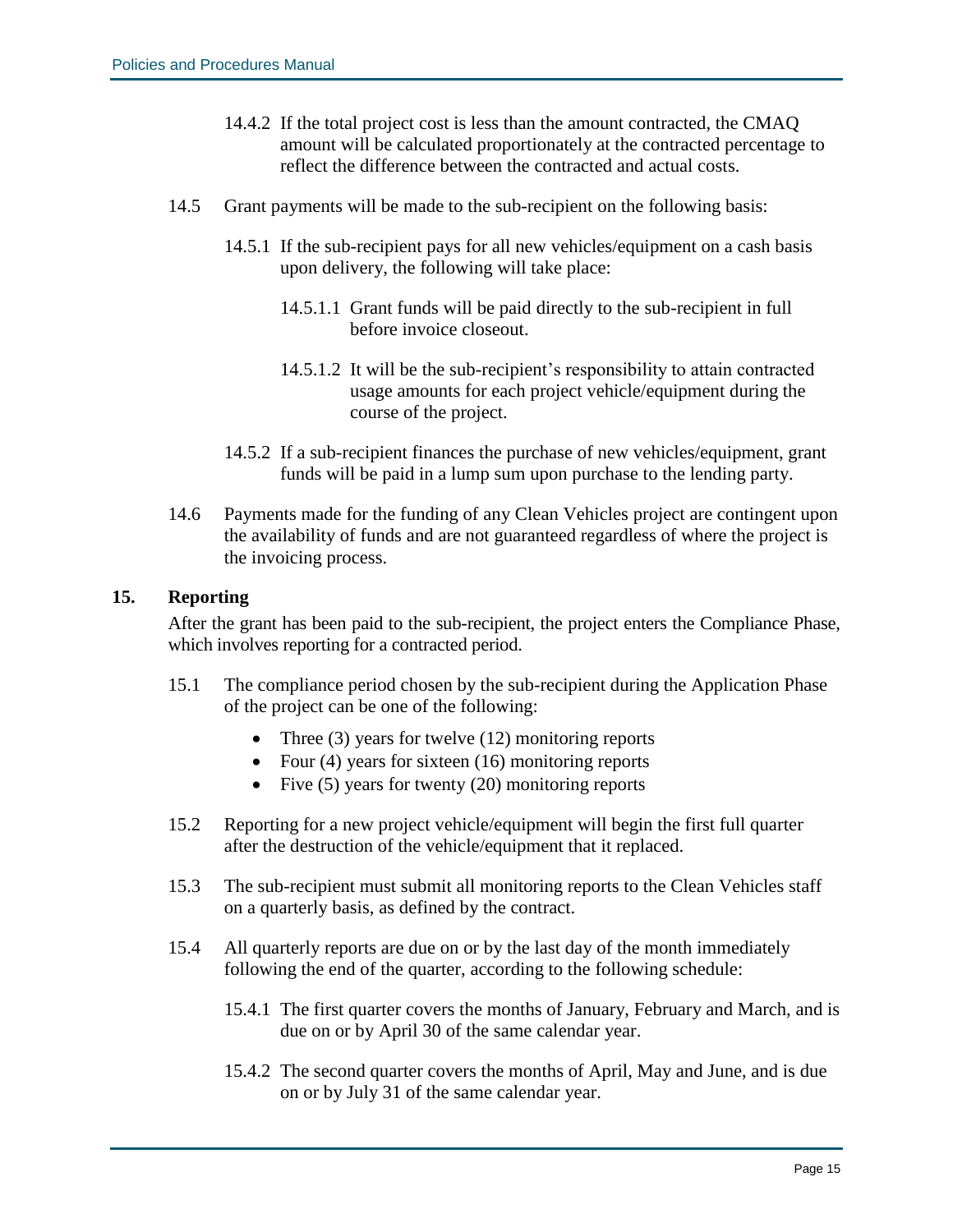- 15.4.3 The third quarter covers the months of July, August and September, and is due on or by October 31 of the same calendar year.
- 15.4.4 The fourth quarter covers the months of October, November and December, and is due on or by January 31 of the following calendar year.
- 15.5 No quarterly report submitted retroactively at the beginning of compliance shall be counted as late.
- 15.6 If a sub-recipient is late in submitting more than 25% of the quarterly reports that are due during compliance, the Risk Assessment score will be adversely affected in any future Clean Vehicles application submitted by the sub-recipient.
- 15.7 H-GAC may require the submission of additional monitoring reports if deemed necessary.
- 15.8 All monitoring reports for projects initiated after July 1, 2018, shall be submitted using H-GAC's online web portal. Sub-recipients using a third-party GPS data vendor must submit data other than mileage via the web portal. These items include but are not restricted to:
	- Fuel usage
	- Idle time
	- Notes on maintenance and any anomalies impacting mileage for the quarter
- 15.9 H-GAC will not accept monitoring reports submitted as a photograph.
- 15.10 H-GAC will not accept handwritten monitoring reports, whether mailed on paper or emailed in electronic format.
- 15.11 A single project can have different vehicles/equipment under contract for differing periods of time, if the applicant so chooses.
	- 15.11.1 The same contract will be used to outline requirements for all vehicles or equipment, regardless of number of compliance years assigned to each unit individually.
	- 15.11.2 The compliance period for a project will be defined by the vehicles/equipment with the greater number of reporting years.
- 15.12 H-GAC reserves the right to reject a monitoring report and require resubmission if the report is deemed incomplete.
- 15.13 H-GAC reserves the right to terminate a project upon discovery of deliberately falsified information submitted in a monitoring report.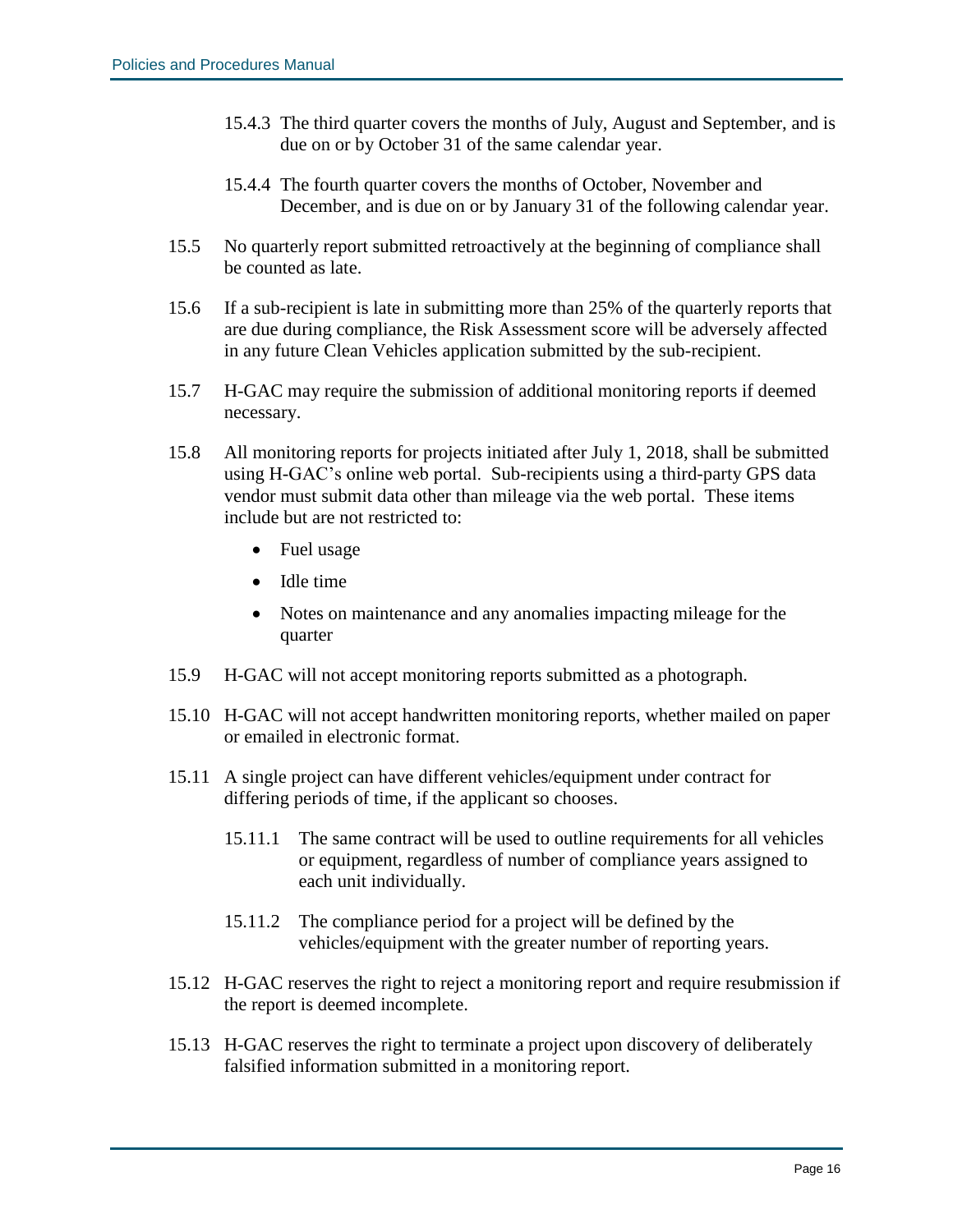#### **16. Usage**

- 16.1 Only usage within the Nonattainment Area qualifies for grant funding.
- 16.2 The sub-recipient is required to keep accurate, up-to-date usage records for reporting purposes based on contracted miles traveled, hours of operation, or fuel consumption.
- 16.3 After each monitoring report is received from the sub-recipient, H-GAC will provide the sub-recipient with timely data regarding usage and emission-reduction status. If the status shows that usage is trending below expectations at any point in the Compliance Phase, the sub-recipient should adjust usage of funded vehicles/ equipment to bring the project back into compliance in a timely manner.
- 16.4 If a funded vehicle/equipment unit is out of service because of maintenance, repairs, accident, replacement, etc. and the time out of service significantly impacts mileage:
	- 16.4.1 The sub-recipient must notify the Clean Vehicles staff in writing about the nature of the problem and provide supporting documents such as repair orders, bill payments, insurance claims, accidents, etc., along with an estimate of time necessary to make repairs.
	- 16.4.2 At the sole discretion of the Clean Vehicles staff, lost quarters of usage may be made up by extending same number of quarters at the end of the project, or whatever other contracted provisions are available to mitigate the usage shortfall.
- 16.5 If usage fails to meet the contracted standard near the end of the project's Compliance Phase, the following options may be used to bring the project into compliance before the contract is completed:
	- 16.5.1 The sub-recipient may reimburse H-GAC for that portion of the grant equal to the unmet usage commitment.
	- 16.5.2 The sub-recipient may use other mitigation strategies listed in any portion of the executed contract.

#### **17. Project Closeout**

After project compliance has concluded, the Clean Vehicles staff will close out the project, provided that the required criteria are met.

- 17.1 A project can be closed out for any of the following reasons:
	- Completion of all requirements in the Compliance Phase
	- Withdrawal by choice of the sub-recipient, provided that all terms and conditions are met to date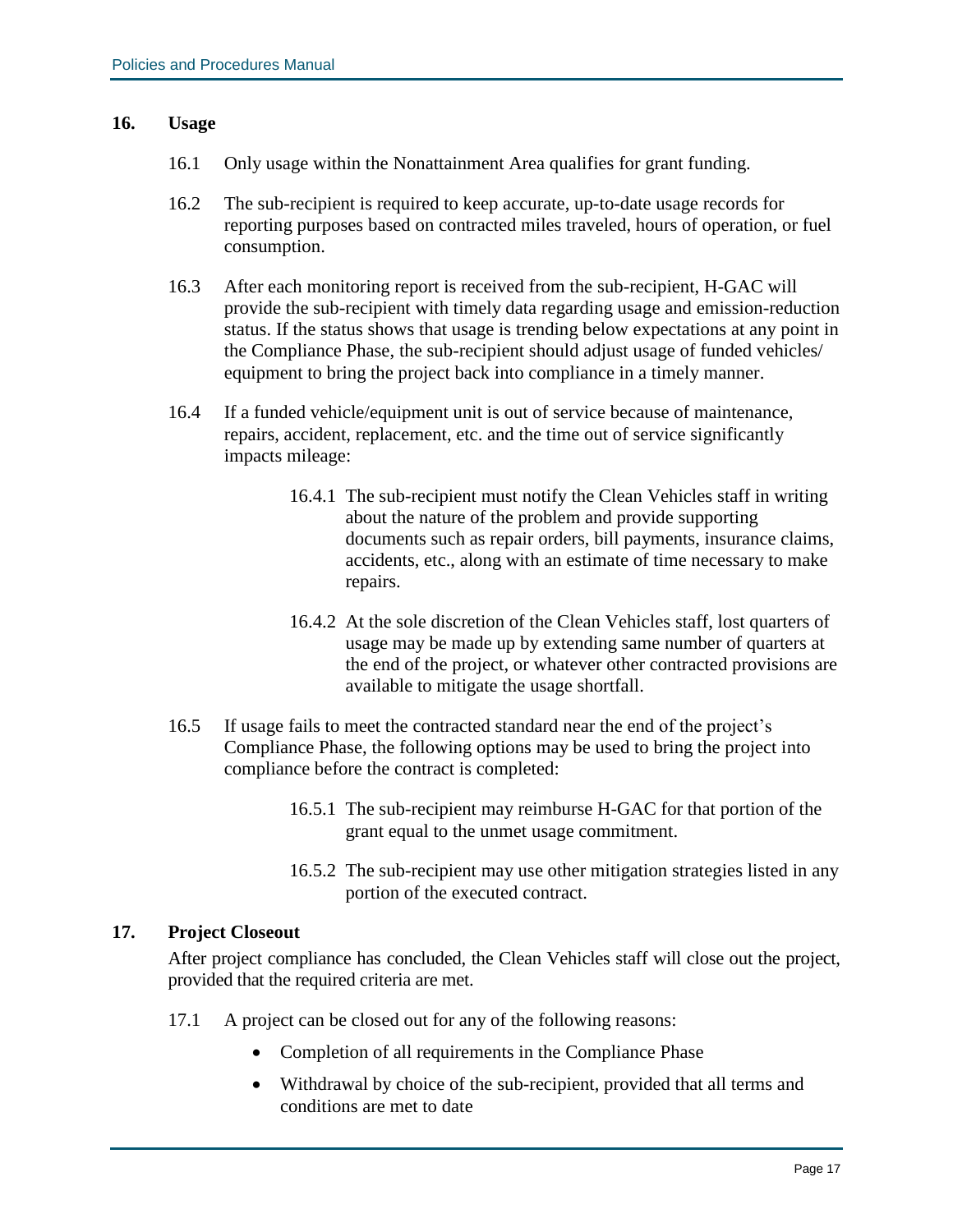- Termination by H-GAC for reasons deemed appropriate and/or described in previous sections
- 17.2 A project is considered eligible for closeout if all of the following criteria are met:
	- End date and refund status are certifiably verified.
	- All reimbursement debts are paid to H-GAC, if any.
	- Emission reduction obligations are met and documented.
	- Paper copy files and documents are in order and appropriately archived.
	- Electronic copy files and documents are in order and appropriately archived.
	- All files and documents are submitted to and approved by H-GAC management.

#### **18. Adoptions by Reference**

Clean Vehicles adopts by reference the rules and documents listed below:

#### **Texas Administrative Code (**TAC**)**

**Texas Government Code, Chapter 551** (regarding the Texas Open Meetings Act)

**Uniform Grant Management Standards** (UGMS): developed under the Texas Government Code Title 7, Chapter 783, which codifies the Uniform Grant and Contract Management Act of 1991. See UMGS Appendix A: 1 TAC 5.141-5.167 for requirements that apply to all Clean Vehicles grants (including those to nonprofit entities) whether using state or federal funds.

#### **19. Definitions**

**AERCO** - Houston-Galveston Area Emission Reduction Credit Organization, which provides funds to the Clean School Bus Program-Houston serving TCEQ Regions 10 and 12, excluding Shelby County. This area currently includes the twenty-seven (27) counties of Angelina, Austin, Brazoria, Chambers, Colorado, Fort Bend, Galveston, Hardin, Harris, Houston, Jasper, Jefferson, Liberty, Matagorda, Montgomery, Nacogdoches, Newton, Orange, Polk, Sabine, San Augustine, San Jacinto, Trinity, Tyler, Walker, Waller and Wharton. Its finances are operated through the Emission Reduction Credit Corporation (ERCC), its nonprofit organization.

**Applicant** - individual or organization submitting a written request for financial assistance to facilitate purchase of new, cleaner technology

**Application** - written request for financial assistance to facilitate purchase of new, cleaner technology

**Baseline Cost** - price of a new vehicle that does not include taxes, fees or upgrade expenses

**Change Order** - official documentation that details the nature and reasons for a change in the contract which becomes necessary through the course of a project